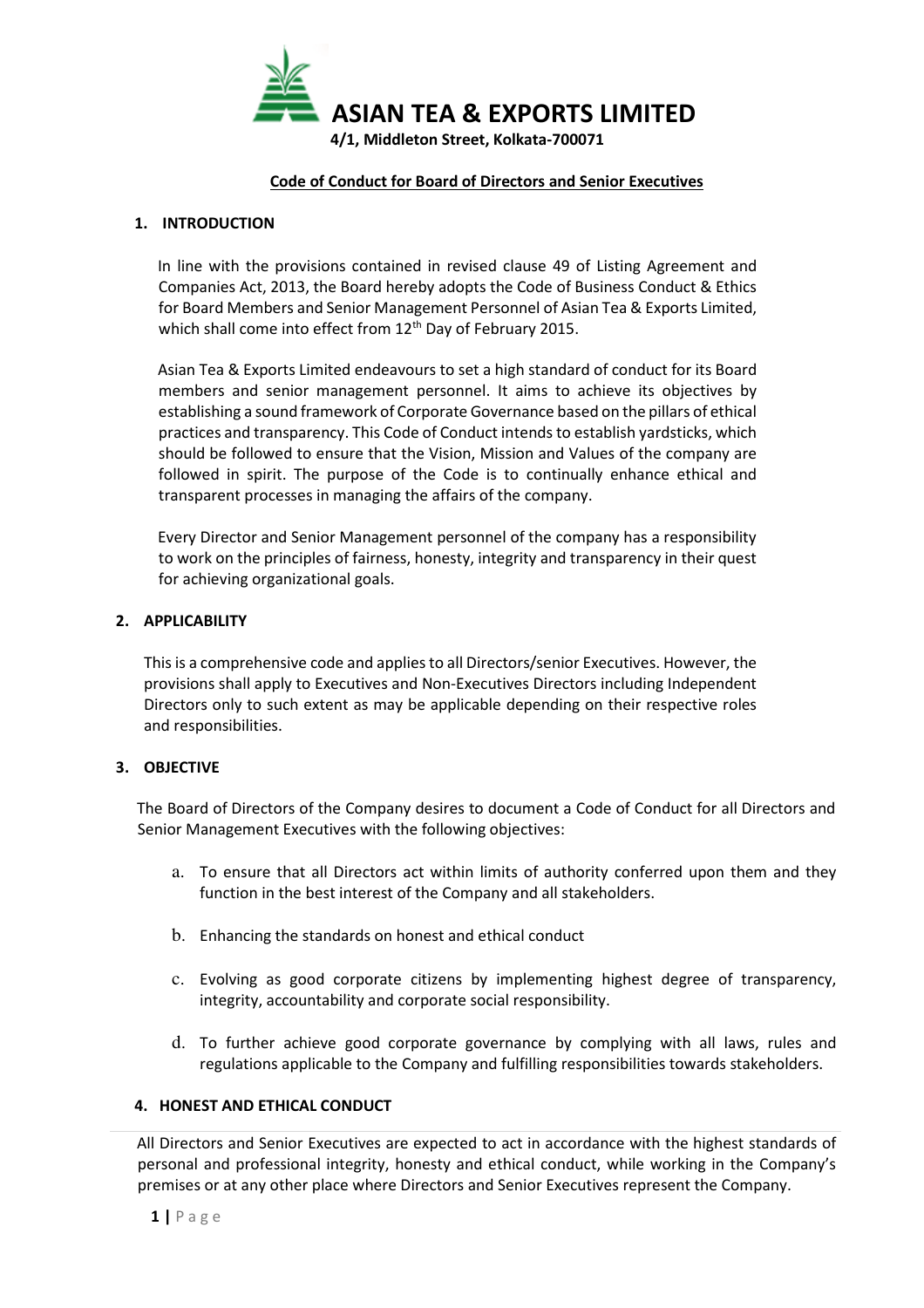Honest conduct is understood as such conduct that is ethical, free from fraud or deception and conforming to the accepted professional standards.

## 5. PROFESSIONAL CONDUCT OF INDEPENDENT DIRECTORS

The following is a guide to professional conduct for Independent Directors of the Company and also incorporates the duties of Independent Directors of the Company as laid down in the Companies Act, 2013.

### **A.** Guidelines of professional conduct:

An Independent Director shall -

- 1. uphold ethical standards of integrity and probity;
- 2. act objectively and constructively while exercising his duties;
- 3. exercise his responsibilities in a bona fide manner in the interest of the Company;
- 4. devote sufficient time and attention to his professional obligations for informed and balanced decision making;
- 5. not allow any extraneous considerations that will vitiate his exercise of objective independent judgment in the paramount interest of the company as a whole, while concurring in or dissenting from the collective judgment of the Board in its decision making;
- 6. not abuse his position to the detriment of the Company or its shareholders or for the purpose of gaining direct or indirect personal advantage or advantage for any associated person;
- 7. refrain from any action that would lead to loss of his independence;
- 8. where circumstances arise which make an independent director lose his independence, the independent director must immediately inform the Board accordingly;
- 9. assist the Company in implementing the best corporate governance practices.

#### **B.** Role and functions:

The Independent Directors shall –

- 1. help in bringing an independent judgment to bear on the Board's deliberations especially on issues of strategy, performance, risk management, resources, key appointments and standards of conduct;
- 2. bring an objective view in the evaluation of the performance of Board and management;
- 3. scrutinise the performance of management in meeting agreed goals and objectives and monitor the reporting of performance;
- 4. satisfy themselves on the integrity of financial information and that financial control and the systems of risk management are robust and defensible;
- 5. safeguard the interests of all stakeholders, particularly the minority shareholders;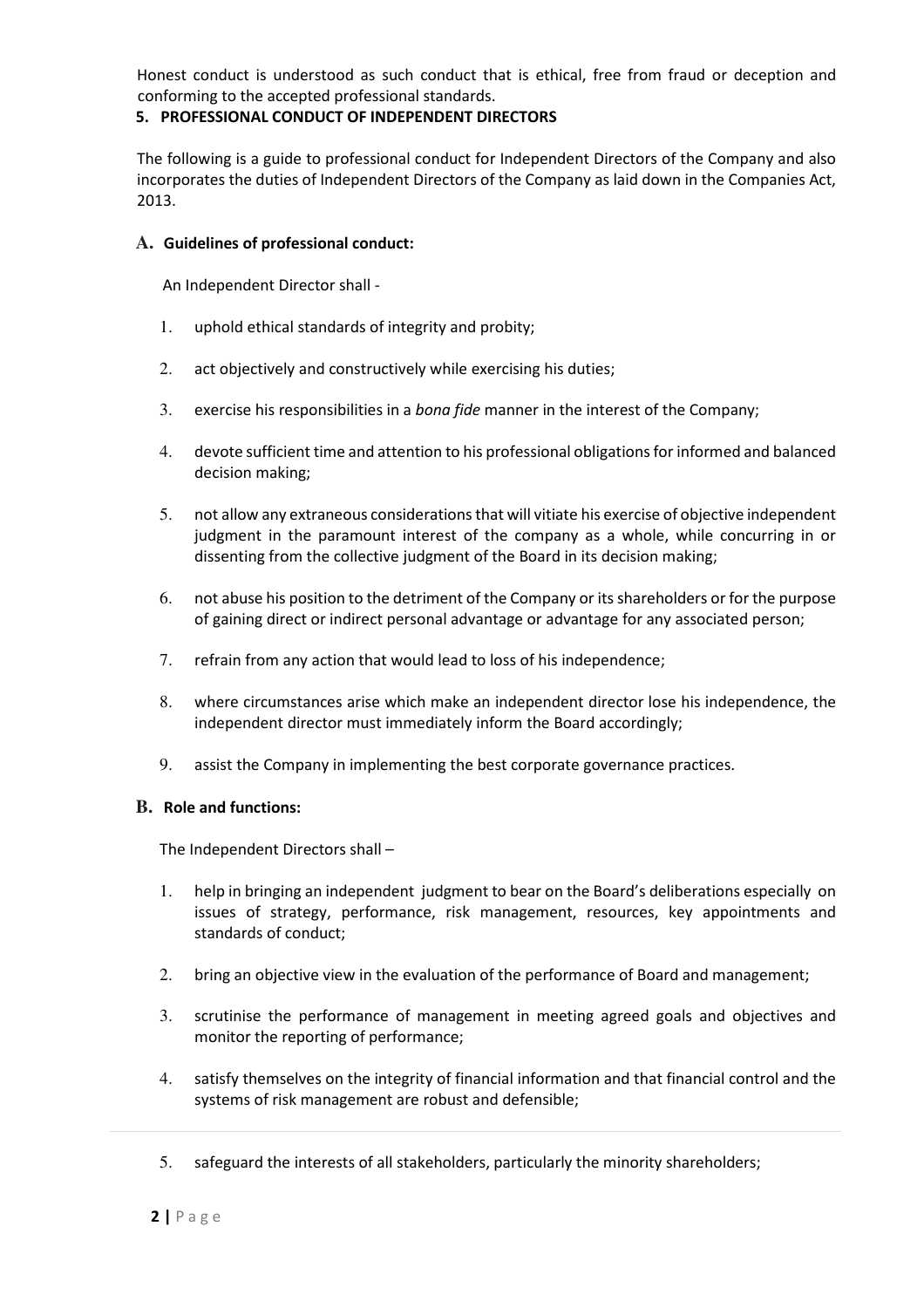- 6. balance the conflicting interest of the stakeholders;
- 7. determine appropriate levels of remuneration of executive directors, key managerial personnel and senior management and have a prime role in appointing and where necessary recommend removal of executive directors, key managerial personnel and senior management;
- 8. Moderate and arbitrate in the interest of the Company as a whole, in situations of conflict between management and shareholder's interest.

# **C.** Duties:

The Independent Directors shall –

- 1. undertake appropriate induction and regularly update and refresh their skills, knowledge and familiarity with the Company;
- 2. seek appropriate clarification or amplification of information and, where necessary, take and follow appropriate professional advice and opinion of outside experts at the expense of the Company;
- 3. strive to attend all meetings of the Board of Directors and of the Board committees of which he is a member;
- 4. participate constructively and actively in the committees of the Board in which they are chairpersons or members;
- 5. strive to attend the general meetings of the Company;
- 6. where they have concerns about the running of the Company or a proposed action, ensure that these are addressed by the Board and, to the extent that they are not resolved, insist that their concerns are recorded in the minutes of the Board meeting;
- 7. keep themselves well informed about the Company and the external environment in which it operates;
- 8. not to unfairly obstruct the functioning of an otherwise proper Board or committee of the Board;
- 9. pay sufficient attention and ensure that adequate deliberations are held before approving related party transactions and assure themselves that the same are in the interest of the Company;
- 10. ascertain and ensure that the Company has an adequate and functional vigil mechanism and to ensure that the interests of a person who uses such mechanism are not prejudicially affected on account of such use;
- 11. report concerns about unethical behaviour, actual or suspected fraud or violation of the Company's code of conduct or ethics policy;
- 12. acting within his authority, assist in protecting the legitimate interests of the Company, shareholders and its employees;
- 13. not disclose confidential information, including commercial secrets, technologies, advertising and sales promotion plans, unpublished price sensitive information, unless such disclosure is expressly approved by the Board or required by law.